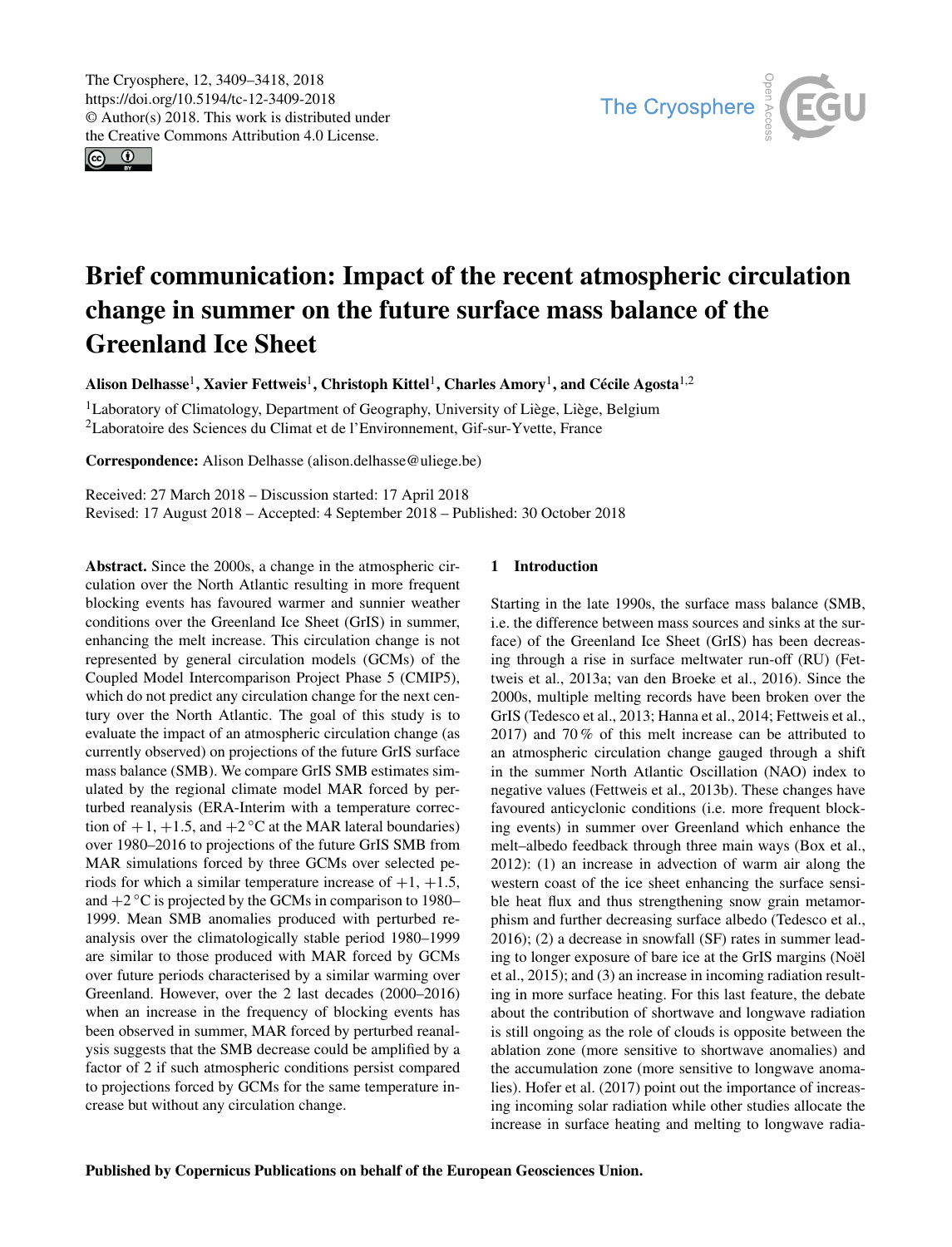tion notably due to the transport of water vapour [\(Neff et al.,](#page-9-4) [2014;](#page-9-4) [Bonne et al.,](#page-8-6) [2015\)](#page-8-6) and liquid low-level clouds [\(Ben](#page-8-7)[nartz et al.,](#page-8-7) [2013\)](#page-8-7). These processes reduce meltwater refreezing and then enhance meltwater RU [\(Van Tricht et al.,](#page-9-5) [2016\)](#page-9-5).

Such an amplification in surface melt is well represented by regional climate models (RCMs) forced by climate reanalysis, which capture the current circulation change [\(Ettema](#page-8-8) [et al.,](#page-8-8) [2009;](#page-8-8) [Fettweis et al.,](#page-8-9) [2011,](#page-8-9) [2017;](#page-8-2) [Noël et al.,](#page-9-3) [2015,](#page-9-3) [2018\)](#page-9-6). However, as general circulation models (GCMs) do not presently predict any future circulation change [\(Belle](#page-8-10)[flamme et al.,](#page-8-10) [2012;](#page-8-10) [Fettweis et al.,](#page-8-3) [2013b;](#page-8-3) [Hanna et al.,](#page-8-11) [2018\)](#page-8-11), the melt increase currently observed is underestimated when RCMs are forced by GCM scenarios starting from the 2000s (e.g. [Fettweis et al.,](#page-8-9) [2011,](#page-8-9) [2013b;](#page-8-3) [Rae et al.,](#page-9-7) [2012\)](#page-9-7). This raises the question of how RCM-based projections of future GrIS SMB are affected by the GCM forcing if the recent shift to negative NAO phases in summer persists through the next decades?

To address this issue, we use the Modèle Atmosphérique Régional (MAR), especially developed for polar regions, to perform a sensitivity study based on the analysis of MARderived GrIS SMB anomalies resulting from various forcing experiments with ERA-Interim reanalysis and three GCMs from the CMIP5 database (Climate Model Intercomparison Project Phase 5; [Taylor et al.,](#page-9-8) [2012\)](#page-9-8).

# 2 Data and methodology

## 2.1 The regional climate model MAR

The model MAR is a RCM specifically developed for simulating polar climate specificities (e.g. [Amory et al.,](#page-8-12) [2015;](#page-8-12) [Gallée et al.,](#page-8-13) [2015;](#page-8-13) [Lang et al.,](#page-9-9) [2015\)](#page-9-9) and furthermore abundantly evaluated over the GrIS (e.g. [Fettweis et al.,](#page-8-9) [2011,](#page-8-9) [2017\)](#page-8-2). In this study, we use version 3.8 of MAR and refer to [Fettweis et al.](#page-8-2) [\(2017\)](#page-8-2) for a more detailed description of MAR. Relative to version 3.5 used in [Fettweis et al.](#page-8-2) [\(2017\)](#page-8-2) and in addition to the usual bug fixes and improved computation efficiency, the main improvement of MAR v3.8 consists of an increase in the cloud lifetime, partly correcting the underestimation of downward longwave radiation and the overestimation of inland precipitation described in [Fettweis et al.](#page-8-2) [\(2017\)](#page-8-2).

MAR requires prescription of atmospheric fields (temperature, specific humidity, wind speed, pressure) at its lateral boundaries as well as sea surface conditions (SSC, defined as sea ice concentration and sea surface temperature) from climate reanalysis or GCM outputs. Using the ERA-Interim reanalysis [\(Dee et al.,](#page-8-14) [2011\)](#page-8-14) to force MAR, [Fettweis](#page-8-0) [et al.](#page-8-0) [\(2013a\)](#page-8-0) have shown that the period 1980–1999 is characterised by a stable climate and general circulation over Greenland, before a circulation shift occurred in summer at the end of the 1990s. In this study, we thus consider the period 1980–1999 as a reference [\(Fettweis et al.,](#page-8-0) [2013a\)](#page-8-0) and discuss mean GrIS annual SMB anomalies with respect to this reference period.

## 2.2 Forcing experiments

We performed two sets of sensitivity experiments according to the large-scale forcing used, as described below.

# 2.2.1 ERA-Interim forcing

MAR was first forced by the ERA-Interim reanalysis every 6 h at a spatial resolution of 25 km over 1979–2016. Two distinct periods are considered: the reference period 1980–1999 and the period 2000–2016 for which a different atmospheric circulation has been observed in summer on average by comparison with the reference period [\(Fettweis et al.,](#page-8-3) [2013b,](#page-8-3) [2017;](#page-8-2) [Hanna et al.,](#page-8-11) [2018\)](#page-8-11). Then we performed sensitivity experiments in which ERA-Interim atmospheric temperatures were increased by  $+1$ ,  $+1.5$ , and  $+2$ °C at each of the 24 vertical sigma levels of the MAR atmospheric lateral boundaries (hereafter referred to as perturbed reanalysis). The mean SMB anomalies of these sensitivity experiments are referred to as MARera+1, MARera+1.5, and MARera+2 for anomalies averaged over 1980–1999 and MARera2k, MARera2k+1, MARera2k+1.5, and MARera2k+2 for corresponding anomalies averaged over 2000–2016 (Appendix [A,](#page-7-0) Table [A1\)](#page-7-1). Note that the relative humidity at the lateral boundaries was conserved by modifying the specific humidity according to temperature changes in order to obtain precipitation fields consistent with warmer ERA-Interim atmospheric temperatures. However, SSC from ERA-Interim reanalysis remained unchanged in the sensitivity experiments.

## 2.2.2 GCM forcing

We performed three additional experiments in which MAR was forced over 1980–2060 with three GCMs from the CMIP5 database, using the historical scenario over 1980– 2005 and the future RCP4.5 scenario [\(Moss et al.,](#page-9-10) [2010\)](#page-9-10) over 2005–2060. Then, for each GCM, three 20-year periods (different for each GCM) characterised by a climate about  $\sim +1$ ,  $\sim +1.5$ , and  $\sim +2$  °C warmer on average than the climate over the reference period (as represented by the GCM) of 1980–1999 were considered (Table [1\)](#page-2-0). The differences between the GCM periods are only due to the timing required to reach each relative warming. Note that each warming was computed as the mean JJA (June–July–August) temperature anomaly compared to 1980–1999 over the computation domain (100–0◦ W, 55–85◦ N) at four vertical levels in the free atmosphere (850, 700, 600, and 500 hPa).

The three GCMs used are CanESM2, NorESM1, and MIROC5, identified in Fettweis et al. (2013b) as the CMIP5 GCMs best representing the general circulation at 500 hPa (influencing the precipitation amount and pattern simulated by MAR) and the JJA temperature at 700 hPa over Greenland (influencing the melt amount simulated by MAR) compared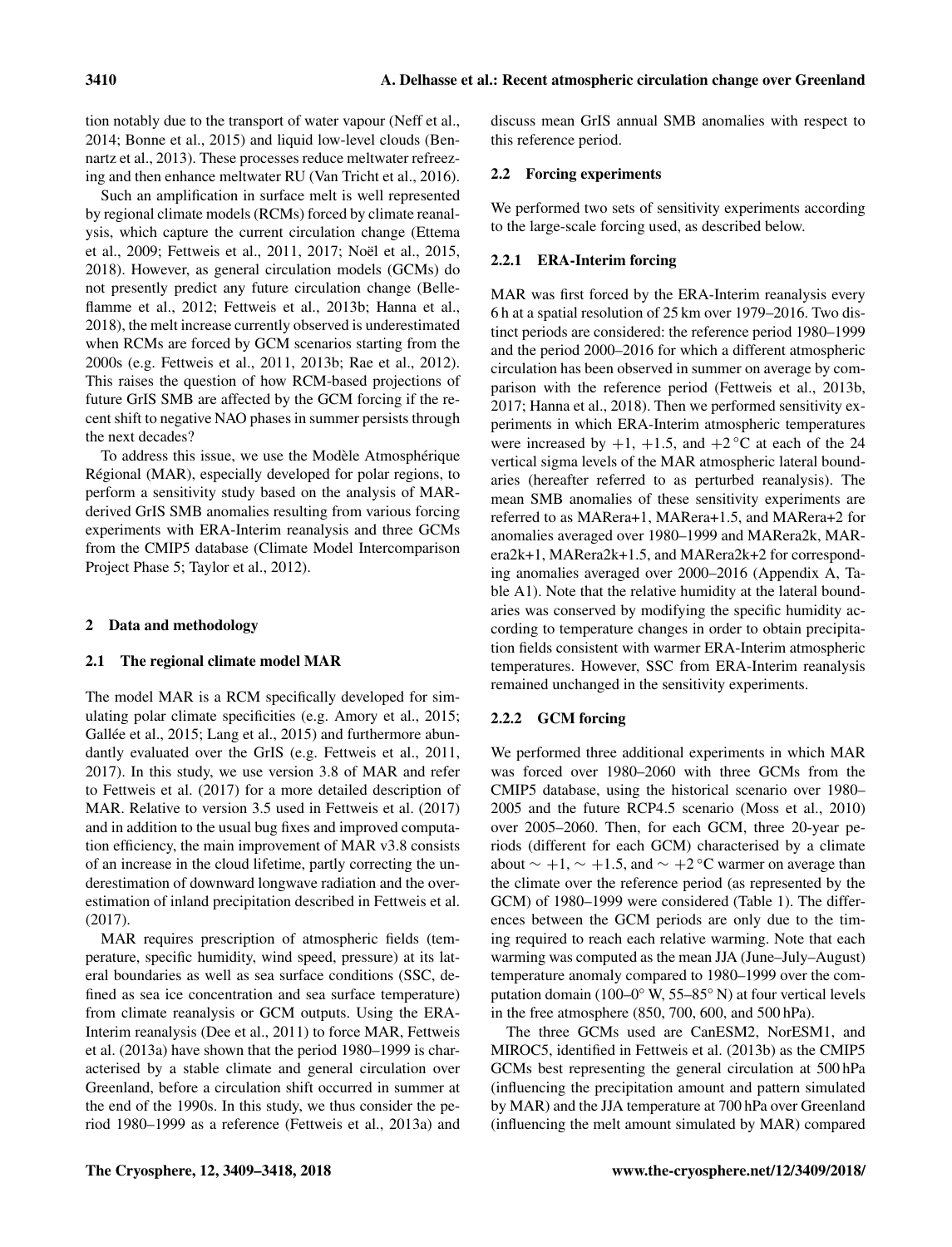<span id="page-2-0"></span>Table 1. The 20-year periods corresponding to an increase in temperature of  $\sim +1$ ,  $\sim +1.5$ , and  $\sim +2$ °C for the three selected GCMs (MIROC5, NorESM1, and CanESM2). The exact increase in temperature and the standard deviation for these periods compared with 1980– 1999 are shown.

|                | MIROC5                          |           | NorESM1                         |           | Can ESM2                        |           |
|----------------|---------------------------------|-----------|---------------------------------|-----------|---------------------------------|-----------|
|                | Temp. increase<br>$(^{\circ}C)$ | Period    | Temp. increase<br>$(^{\circ}C)$ | Period    | Temp. increase<br>$(^{\circ}C)$ | Period    |
| $\sim +0$ °C   | $0.00 \pm 0.54$                 | 1980-1999 | $0.00 \pm 0.41$                 | 1980-1999 | $0.00 \pm 0.57$                 | 1980-1999 |
| $\sim +1$ °C   | $1.00 \pm 0.39$                 | 2007-2027 | $0.99 \pm 0.52$                 | 2014-2034 | $1.00 \pm 0.41$                 | 1997-2017 |
| $\sim +1.5$ °C | $1.52 \pm 0.52$                 | 2019-2039 | $1.51 \pm 0.57$                 | 2023-2043 | $1.49 \pm 0.60$                 | 2006-2026 |
| $\sim +2$ °C   | $1.97 \pm 0.64$                 | 2029-2049 | $2.00 \pm 0.55$                 | 2033-2053 | $1.99 \pm 0.49$                 | 2016-2036 |

to ERA-Interim over 1980–1999. However, some discrepancies remain between MAR forced by these GCMs and MAR forced by ERA-Interim over 1980–1999. For instance, MAR underestimates RU and overestimates SF when forced by NorESM1 compared to MAR forced by ERA-Interim [\(Fet](#page-8-0)[tweis et al.,](#page-8-0) [2013a\)](#page-8-0). This is also confirmed by a recent study comparing melt energy budgets from MAR forced by ERA-Interim, MIROC5, NorESM1, and CanESM2 [\(Leeson et al.,](#page-9-11) [2018\)](#page-9-11). This is why the SMB obtained with perturbed reanalysis cannot be directly compared to the SMB obtained with GCM forcing data because of these divergences over the reference period.

Therefore we compare anomalies of these GCM-forced projections during the 20-year future periods of ∼ +1, ∼ +1.5, and ∼ +2 ◦C to the corresponding GCM-forced MAR climate over the reference period (1980–1999) and not directly to MAR forced by ERA-Interim over 1980–1999. As for the sensitivity experiments using the ERA-Interim reanalysis as forcing, the mean SMB anomalies associated with these GCMs experiments are respectively referred to as MARcan+x for CanESM2, MARmir+x for MIROC5, and MARnor+x for NorESM1, where x equals 1, 1.5, or 2 corresponding to a warming of  $+1$ ,  $+1.5$ , or  $+2$  °C (Appendix [A,](#page-7-0) Table [A2\)](#page-7-2). Contrary to ERA-Interim-forced experiments, no humidity correction has been applied at the MAR lateral boundaries and the SSC are directly prescribed from the RCP4.5 scenario projected by the respective GCM.

## 3 Results

## 3.1 Analysis of warming experiments without circulation change

Before assessing the impact of the current circulation change on SMB projections, we evaluate analogies between MAR forced by perturbed reanalysis and by GCM scenarios over future periods experiencing a similar warmer climate. Figure [1](#page-3-0) shows the difference in SMB anomalies between MARera+1  $(+2)$  and MARmir+1  $(+2)$ , using MIROC5 as a forcing) over 1980–1999 when the mean general circulation in summer is similar in both ERA-Interim and the GCMs.

Even if the differences are mainly not statistically significant (i.e. lower than the inter-annual variability in the simulation of MAR forced by unaltered ERA-Interim over 1980– 1999), the RU anomalies are generally higher if MAR is forced by GCMs rather than by corresponding perturbed reanalysis. GCM-forced simulations also predict a higher precipitation increase along the south-east of the ice sheet. These weak differences are caused by the SSC, which were not modified in experiments based on perturbed reanalysis, while the GCM-forced simulations use future SSC. Anomalies at the ice sheet margins (Fig. 1) are similar to the SMB anomalies found by [Noël et al.](#page-9-12) [\(2014\)](#page-9-12), who evaluated the (insignificant) impacts of SSC on the SMB of the GrIS. We therefore assume that anomalies between MARera+x and MARmir (or MARnor or MARcan) result from the SSC unchanged in MARera+x. Because GCMs fail to represent the circulation change observed in summer over Greenland since the 2000s, MAR forced by perturbed reanalysis over 1980–1999 simulates SMB anomalies similar to MAR forced by GCMs over the corresponding future warmer periods. Therefore, evaluating MAR forced by perturbed reanalysis over 2000–2016 allows us to evaluate the likely impact of a warmer climate induced by an increase in blocking events (as currently observed) on the projected GrIS SMB.

#### 3.2 Influence of a potential future circulation change

Over 2000–2016, the JJA temperature in the ERA-Interim reanalysis has increased by  $0.7\degree$ C in the free atmosphere (mean 850–500 hPa temperature integrated over the computation domain) compared to 1980–1999. This offset in temperature has to thus be taken into account when comparing the anomalies of the different warming experiments. The SMB anomaly MARera2k+1 (MARera2k+1.5) is significantly more negative (up to a factor of 2) than perturbedreanalysis experiments and GCM-forced future experiments relative to a climate warmer by  $+1.5\,^{\circ}\text{C}$  ( $+2\,^{\circ}\text{C}$ ) (Table [2\)](#page-4-0). This suggests that capturing the recent circulation change simulated by perturbed-reanalysis experiments would enhance the projected SMB decrease compared to the decrease projected for a warmer climate without any circulation change. This is illustrated in Fig. 2 in which the decrease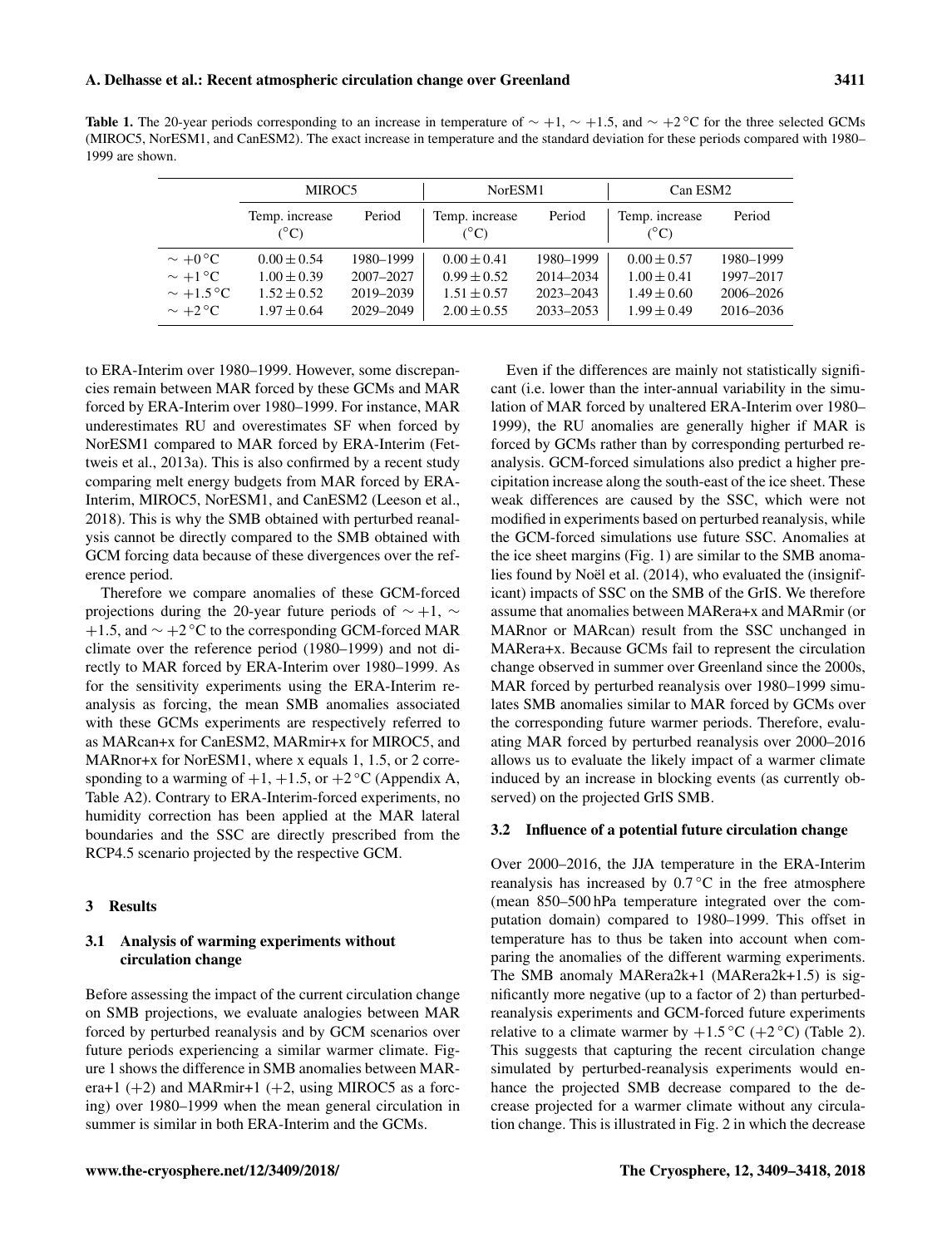<span id="page-3-0"></span>

Figure 1. Differences of mean anomalies of annual SMB (in mm w.e.  $y^{-1}$ ) between (a) MARera+1 and MARmir+1 and (b) MARera+2 and MARmir+2. Areas where anomaly differences are smaller than the inter-annual variability (i.e. the standard deviation) of the simulation of MAR forced by unaltered ERA-Interim over 1980–1999 are hatched. Dashed lines are equal altitude lines of 2000 and 3000 m. See Appendix [A](#page-7-0) and Tables [A1](#page-7-1) and [A2](#page-7-2) for abbreviations.

in SMB is amplified for an equal increase in temperature of +2 ◦C over 2000–2016 (Fig. [2b](#page-4-1)), i.e. including the recent circulation change, compared to the decrease for the reference circulation over 1980–1999 (Fig. [2a](#page-4-1)). Additional 2-D representations of these differences for GCM experiments are available in the Supplement.

As RU and SF mainly drive the GrIS SMB [\(Box et al.,](#page-8-15) [2004\)](#page-8-15), we mainly discuss in the following the anomalies relative to these two components. As for SMB anomalies, RU and SF anomalies are computed as differences between the corresponding mean value for a given experiment and the mean value for the reference period using the unaltered largescale forcing (Table [2\)](#page-4-0). Even though non-significant, an increase in SF is observed for all experiments associated with a rise in temperature in response to a higher air capacity for holding water vapour [\(Fettweis et al.,](#page-8-0) [2013a\)](#page-8-0). Moreover, mean RU anomalies increase with the temperature rise in all warming experiments, most significantly for the experiments using perturbed reanalysis over 2000–2016 when the circulation change has occurred. It can thus be concluded that runoff is mainly responsible for the SMB discrepancies between the different sensitivity experiments in a warmer climate. As for RU, melt anomalies are also amplified with the circulation change (Table [2\)](#page-4-0). However, RU anomalies are systematically higher than melt anomalies. This can be explained by two factors [\(Machguth et al.,](#page-9-13) [2016\)](#page-9-13): (1) there is less pore place available for meltwater storage in warmer and then more saturated firn and (2) the bare ice area (in the ablation

zone) is larger in a warmer climate, reducing the potential surface for meltwater storage, which also amplifies the meltwater run-off increase. The future decrease in the ice sheet meltwater retention capacity has notably been discussed by [Van Angelen et al.](#page-9-14) [\(2013\)](#page-9-14).

On average over the ice sheet, downward shortwave radiation (SWD) and downward longwave radiation (LWD) are respectively almost 4 and  $3 \text{ W m}^{-2}$  higher over the 2000– 2016 period than over the reference period (Table [3\)](#page-5-0). This is in concordance with the conclusions of [Hofer et al.](#page-8-5) [\(2017\)](#page-8-5), which argue that the current observed melt increase since the 2000s is a combination of the increase in SWD and LWD. However both simulations forced by perturbed reanalysis and in GCM-forced simulations with a warmer climate suggest a strong SWD decrease as a result of an increasing cloud cover, as already discussed in [Franco et al.](#page-8-16) [\(2013\)](#page-8-16). This effect combined with a higher free-atmosphere temperature explains then the increase in LWD in a warmer climate [\(Hofer](#page-8-5) [et al.,](#page-8-5) [2017\)](#page-8-5).

Due to the enhanced positive melt–albedo feedback since the 2000s, SWD absorbed by the surface is more than 2 times higher in simulations with perturbed reanalysis over 2000– 2016 than over the reference period. Due to a lower albedo (in particular in the ablation zone), the surface absorbs more energy, amplifying the melt increase, which further decreases the albedo, potentially re-accelerating melting in addition to a decrease in the ice sheet capacity to refreeze meltwater. This positive feedback triggered by more frequent anticy-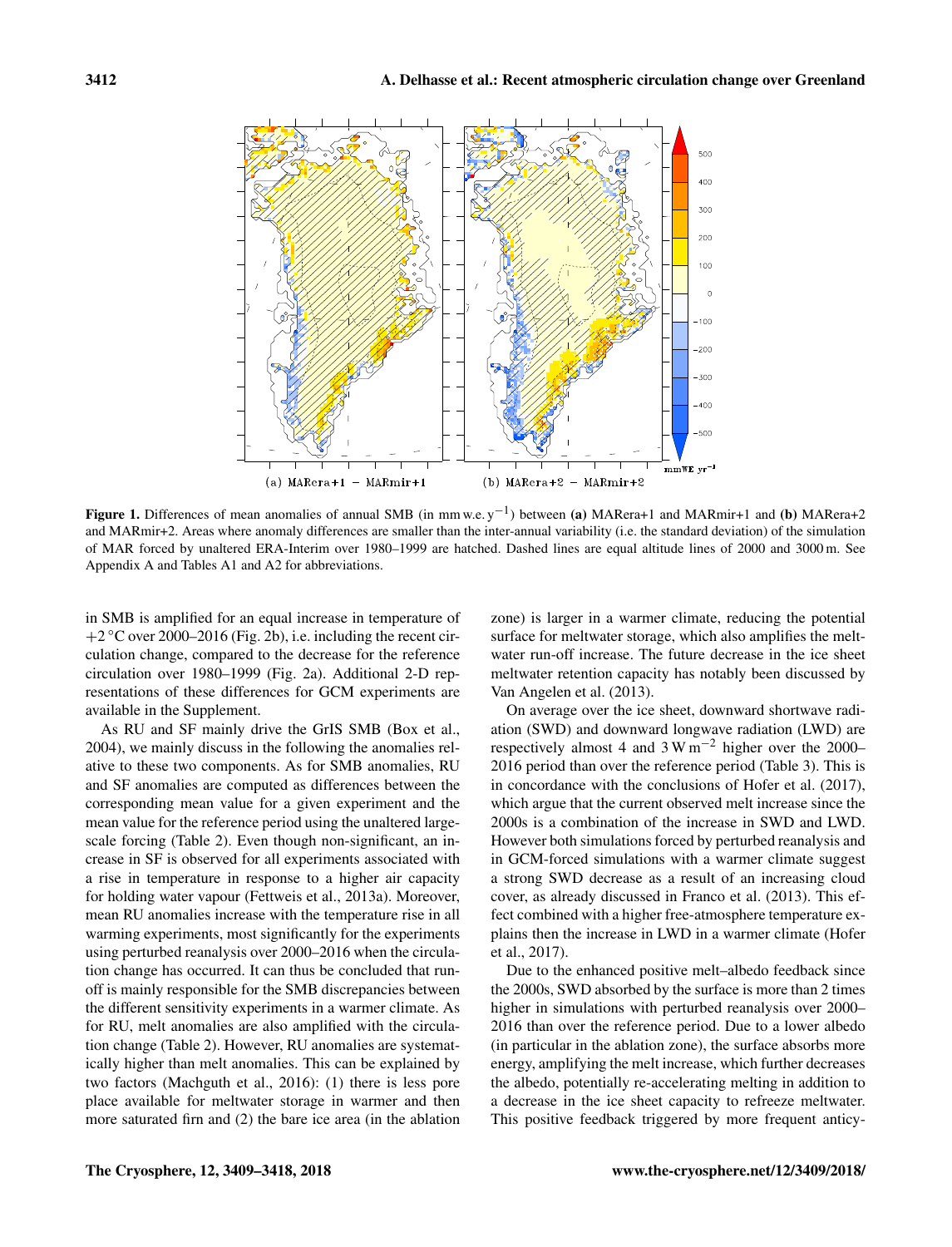<span id="page-4-1"></span>

Figure 2. (a) Mean anomalies of annual SMB (mm w.e. y<sup>-1</sup>) of MAR forced by an ERA-Interim warmer by +2 °C compared to MAR forced by unaltered ERA-Interim over 1980–1999. (b) Differences between mean anomalies of annual SMB (mm w.e. y−<sup>1</sup> ): MARera2k+2 minus MARera2k. Areas where anomaly differences are smaller than the inter-annual variability (i.e. the standard deviation) of the simulation of MAR forced by unaltered ERA-Interim over 1980–1999 are hatched. Dashed lines are equal altitude lines of 2000 and 3000 m. See Appendix [A](#page-7-0) and Tables [A1](#page-7-1) and [A2](#page-7-2) for abbreviations.

<span id="page-4-0"></span>

| <b>Table 2.</b> Mean GrIS-integrated anomalies of annual SMB (Gty <sup>-1</sup> ), RU (RU), snowfall (SF), and melt (ME) compared to 1980–1999. |
|-------------------------------------------------------------------------------------------------------------------------------------------------|
| Anomalies from GCM-forced simulations are given as averaged. Anomalies greater than the 1980–1999 standard deviation (i.e. greater than         |
| the inter-annual variability) of the simulation of MAR forced by unaltered ERA-Interim are shown in bold.                                       |

|                                  | Temperature increase<br>$(^{\circ}C)$ |             | Forcing     |                |
|----------------------------------|---------------------------------------|-------------|-------------|----------------|
|                                  |                                       | ERA-Interim | ERA-Interim | Mean of        |
|                                  |                                       | 1980-1999   | 2000-2016   | the three GCMs |
|                                  |                                       | (MARera)    | (MARera2k)  |                |
|                                  | $+0$                                  | $\Omega$    | $-205$      | $\Omega$       |
| Annual mean                      | $+1$                                  | $-84$       | $-326$      | $-118$         |
| $SMB$ (Gt yr <sup>-1</sup> )     | $+1.5$                                | $-146$      | $-408$      | $-164$         |
|                                  | $+2$                                  | $-206$      | $-492$      | $-197$         |
|                                  | $+0$                                  | $\Omega$    | 211         | $\Omega$       |
| Annual mean                      | $+1$                                  | 142         | 393         | 141            |
| $RU(Gtyr^{-1})$                  | $+1.5$                                | 236         | 508         | 215            |
|                                  | $+2$                                  | 328         | 626         | 283            |
|                                  | $+0$                                  | $\Omega$    | $-8$        | $\overline{0}$ |
| Annual mean                      | $+1$                                  | 37          | 28          | 13             |
| $SF(Gtyr^{-1})$                  | $+1.5$                                | 56          | 46          | 29             |
|                                  | $+2$                                  | 75          | 63          | 51             |
|                                  | $+0$                                  | $\Omega$    | 195         | $\Omega$       |
| Annual mean<br>$ME (Gt yr^{-1})$ | $+1$                                  | 133         | 352         | 135            |
|                                  | $+1.5$                                | 210         | 440         | 203            |
|                                  | $+2$                                  | 291         | 534         | 261            |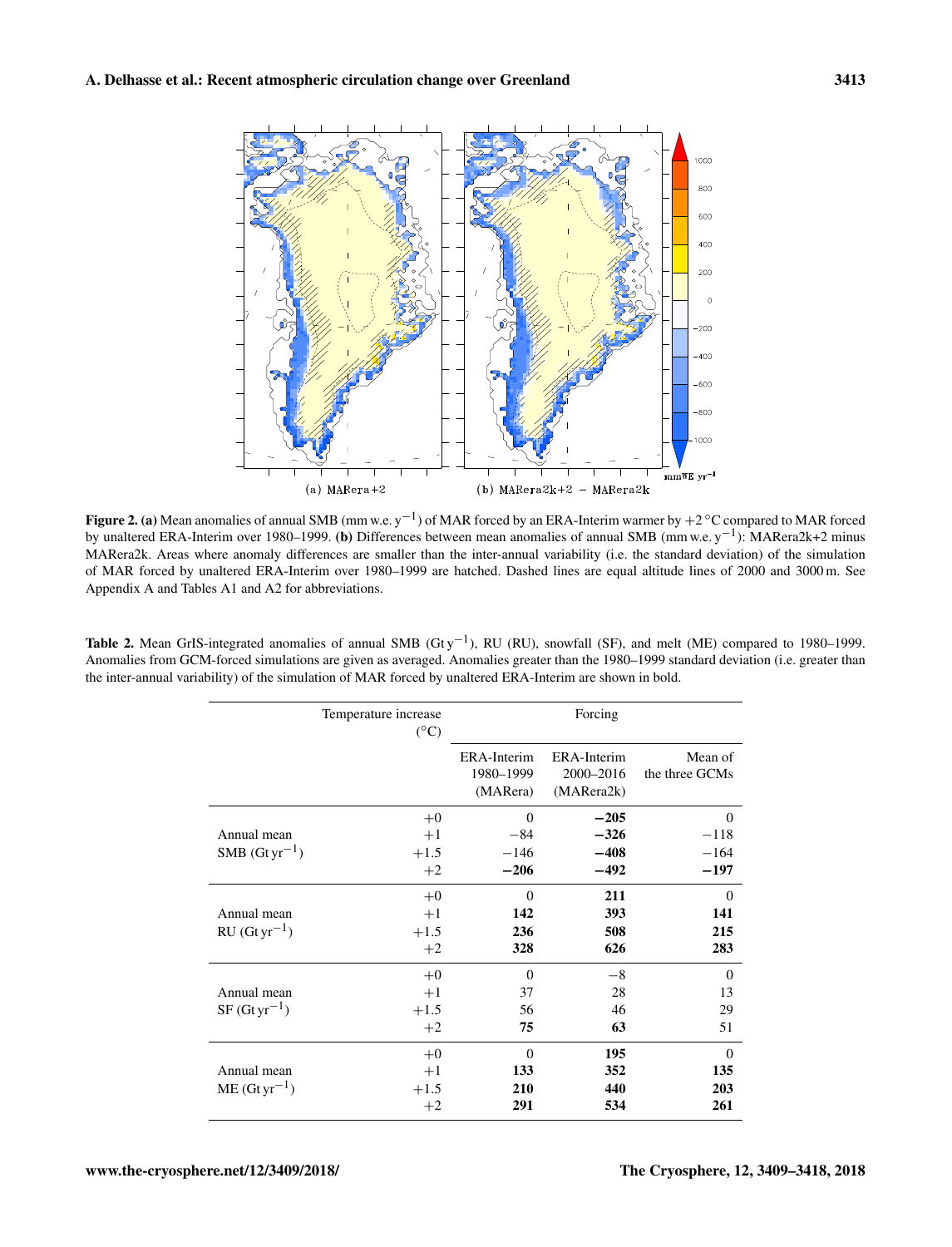|                                            | Temperature increase<br>$(^{\circ}C)$ |                                             | Forcing                                |                              |
|--------------------------------------------|---------------------------------------|---------------------------------------------|----------------------------------------|------------------------------|
|                                            |                                       | <b>ERA-Interim</b><br>1980-1999<br>(MARera) | ERA-Interim<br>2000-2016<br>(MARera2k) | Mean of<br>the three GCMs    |
| JJA mean                                   | $+0$                                  | 0.0<br>$-2.7$                               | 3.7<br>0.9                             | 0.0<br>$-0.7$                |
| SWD (W m <sup><math>-2</math></sup> )      | $+1$<br>$+1.5$<br>$+2$                | $-24.2$<br>$-25.8$                          | $-0.6$<br>$-2.2$                       | $-2.4$<br>$-3.9$             |
| JJA mean<br>LWD (W m <sup>2</sup> )        | $+0$<br>$+1$<br>$+1.5$<br>$+2$        | 0.0<br>4.8<br>7.2<br>9.7                    | 3.2<br>8.1<br>10.6<br>13.2             | 0.0<br>4.5<br>7.3<br>9.4     |
| JJA mean absorbed<br>SWD(Wm <sup>2</sup> ) | $+0$<br>$+1$<br>$+1.5$<br>$+2$        | 0.0<br>1.9<br>3.0<br>4.0                    | 5.4<br>7.5<br>8.8<br>10.0              | 0.0<br>2.0<br>2.8<br>3.9     |
| JJA mean<br>T2m (°C)                       | $+0$<br>$+1$<br>$+1.5$<br>$+2$        | 0.00<br>0.97<br>1.45<br>1.93                | 1.24<br>2.20<br>2.68<br>3.15           | 0.00<br>1.07<br>1.62<br>2.01 |

<span id="page-5-0"></span>Table 3. Mean GrIS-integrated anomalies of summer energy fluxes (W m<sup>-2</sup>) and summer surface 2 m temperature (°C) compared to 1980– 1999. Anomalies from GCM-forced simulations are given as averaged. Anomalies greater than the 1980–1999 standard deviation (i.e. greater than the inter-annual variability) of the simulation of MAR forced by unaltered ERA-Interim are shown in bold.

clonic summer situations over Greenland causes a run-off increase nearly 2 times higher in simulations over 2000–2016 than in the simulations over the reference period.

In the absence of a circulation change, the increase in nearsurface temperature (T2m) is only due to the temperature increase prescribed at the MAR lateral boundaries (Table [3\)](#page-5-0). With a circulation change, the increase in T2m is higher and no more uniform as a result of enhanced warm air advection along the West GrIS (see Fig. S1 in the Supplement). Such more frequent anticyclonic conditions, resulting from more frequent blocking events [\(Hanna et al.,](#page-8-11) [2018\)](#page-8-11), explain the increase in cloud cover at the north of the ice sheet and the associated LWD increase shown in [Hofer et al.](#page-8-5) [\(2017\)](#page-8-5) in this area, while sunnier conditions dominate in the southern part.

## 4 Conclusions

The goal of this study is to assess the impact of unresolved recent atmospheric circulation change in GCMs on RCMbased projections of future GrIS SMB. For this purpose, we used the RCM MAR and performed forcing sensitivity experiments with the ERA-Interim reanalysis and large-scale fields from three selected GCMs of the CMIP5 database to investigate the influence of a warmer atmosphere in the context of a circulation change inducing more frequent blocking events.

We used the annual SMB produced with each original forcing over the climatologically stable period of 1980–1999 as a reference to compute mean annual SMB anomalies relative to each forcing experiment.

The first experiments consisted of increasing the atmospheric temperature in the ERA-Interim reanalysis by  $+1$ ,  $+1.5$ , and  $+2$  °C at the MAR lateral boundaries over two distinct periods, i.e. 1980–1999 and 2000–2016, respectively before and after the shift in the summer NAO index. Additional forcing experiments were then performed using the three selected GCMs to force MAR over the reference period and over 20-year future periods for which a similar temperature increase of  $\sim +1$ ,  $\sim +1.5$ , and  $\sim +2$  °C is predicted by these GCMs in the free atmosphere.

The comparison among SMB anomalies relative to perturbed reanalysis and GCM future experiments revealed similar results for each corresponding warming experiment, since for each GCM the atmospheric circulation remains unchanged over time. This allowed us to evaluate the likely impact of a warmer climate induced by a circulation change on the GrIS SMB by comparing SMB anomalies relative to perturbed reanalysis over 2000–2016 with GCM-forced future SMB anomalies. This comparison suggests that capturing the circulation change leads to SMB anomalies 2 times higher on average with a circulation change than without for a similar atmospheric warming. These higher anomalies are explained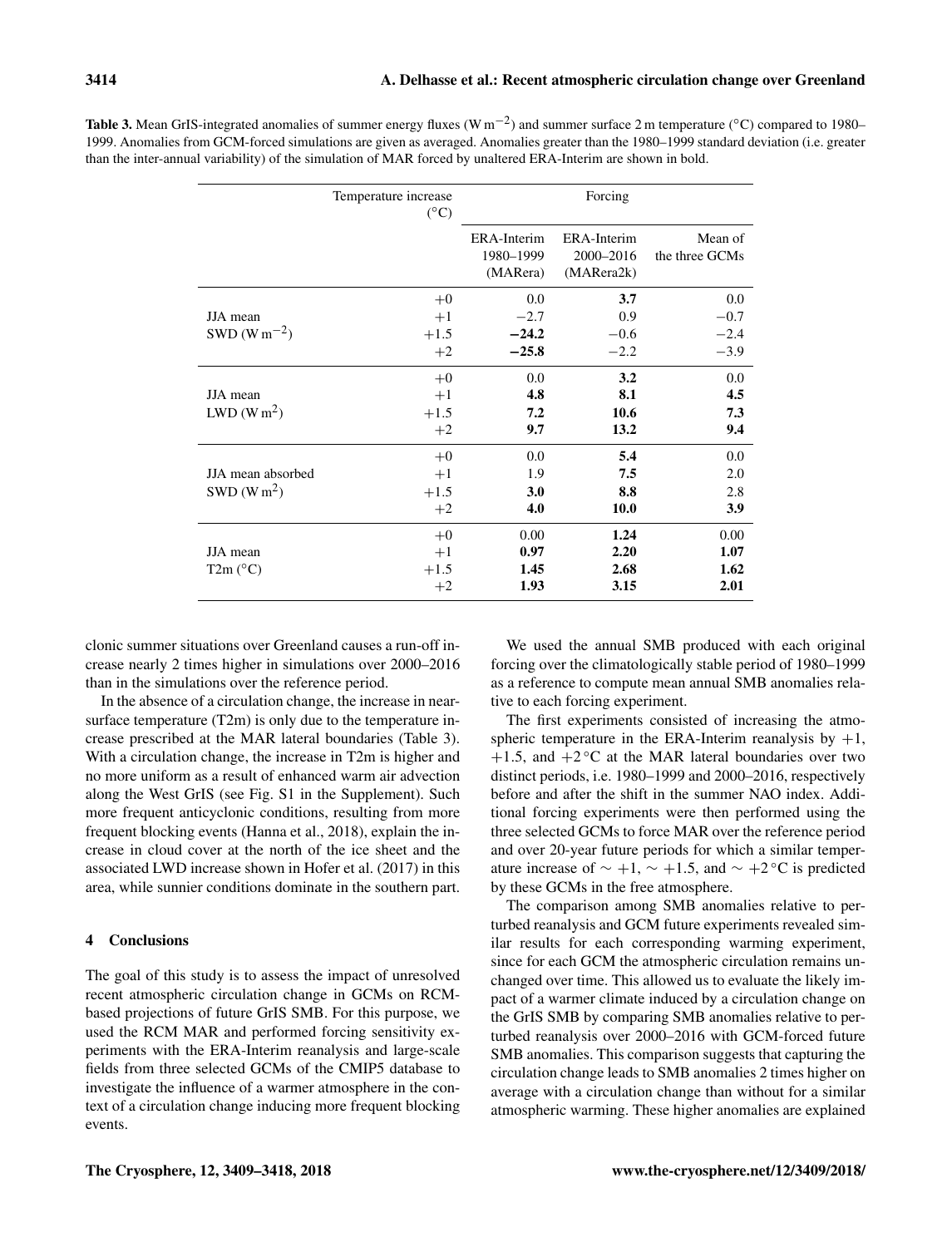by more frequent summer anticyclonic situations over GrIS, leading to an increase in SWD and warm air advection along the west coast, both promoting a decrease in albedo. As a result, the run-off increase is enhanced and is responsible for the higher decrease in SMB.

The results of this study suggest that previous estimates of GrIS melt projections produced using CMIP5 data as forcing (e.g. [Rae et al.,](#page-9-7) [2012;](#page-9-7) [Fettweis et al.,](#page-8-0) [2013a\)](#page-8-0) could be significantly underestimated if the current summer atmospheric circulation pattern over Greenland persists. In the context of the forthcoming sixth phase of the Coupled Model Intercomparison Project, our conclusions highlight the importance of examining whether GCMs predict circulation changes in the next decades and, if so, of evaluating their potential influence on projections of the future GrIS SMB. Another remaining scientific challenge of particular interest for GrIS SMB projections is to establish if the increasing frequency of blocking events could be linked to global climate change.

*Data availability.* All MARv3.8 outputs presented here are available upon request by email (alison.delhasse@uliege.be), and the source code of MARv3.8 is available at [ftp://ftp.climato.be/fettweis/](ftp://ftp.climato.be/fettweis/MARv3.8/.src/) [MARv3.8/.src/](ftp://ftp.climato.be/fettweis/MARv3.8/.src/) [\(Fettweis et al.,](#page-8-2) [2017\)](#page-8-2). The ECMWF reanalyses (ERA-Interim) were downloaded from [http://apps.ecmwf.int/](http://apps.ecmwf.int/datasets/) [datasets/.](http://apps.ecmwf.int/datasets/)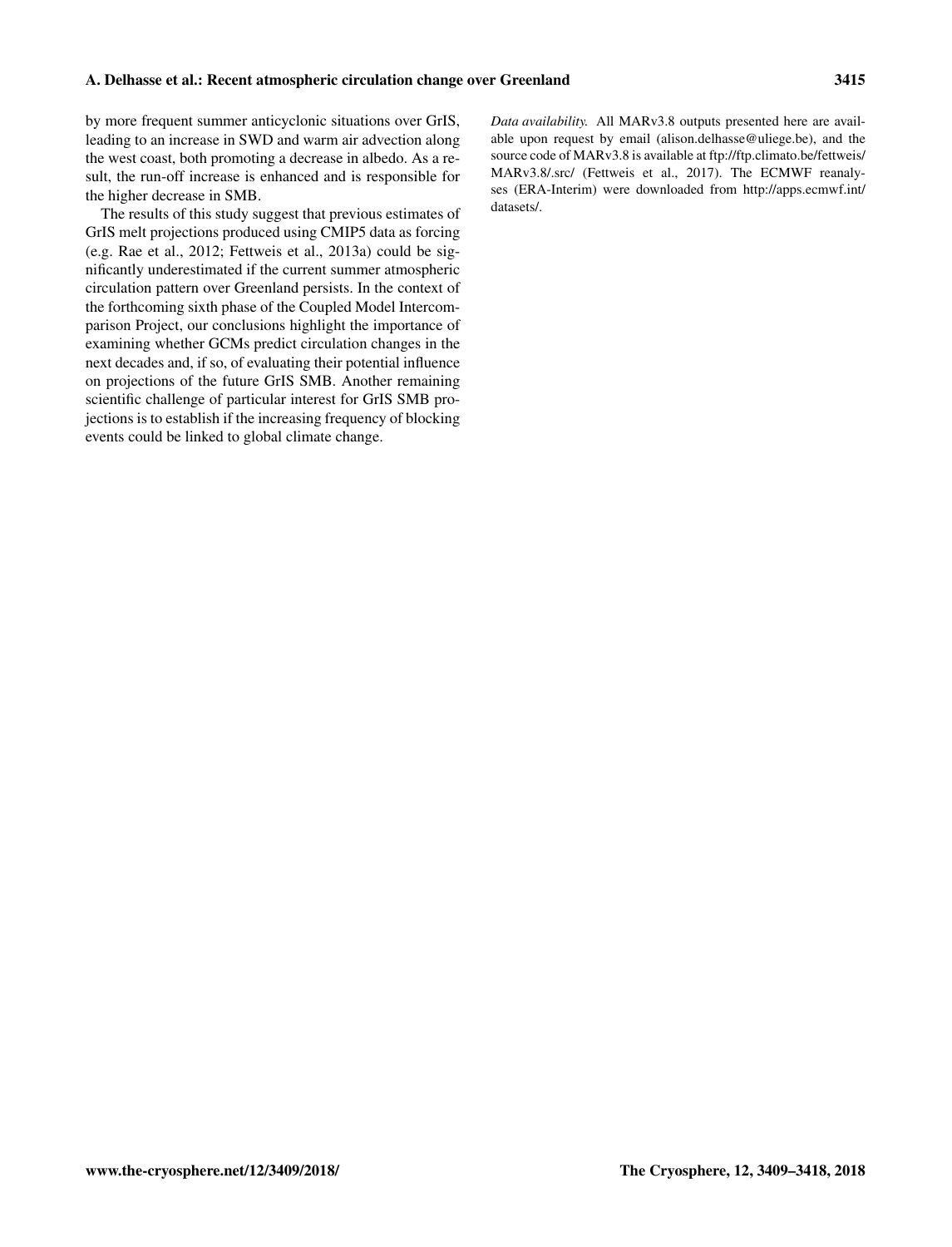# <span id="page-7-0"></span>Appendix A: Description of the abbreviations used in this study

<span id="page-7-1"></span>Table A1. Abbreviation description of reanalysis sensitivity experiments.

| MARera+1       | Anomalies between MAR forced by the ERA-Interim reanalysis warmer by $+1^{\circ}$ C over 1980–1999 and MAR forced by<br>the unaltered ERA-Interim reanalysis over 1980–1999  |
|----------------|------------------------------------------------------------------------------------------------------------------------------------------------------------------------------|
| MARera+1.5     | Anomalies between MAR forced by the ERA-Interim reanalysis warmer by $+1.5\degree$ C over 1980–1999 and MAR forced by<br>the unaltered ERA-Interim reanalysis over 1980–1999 |
| MARera+2       | Anomalies between MAR forced by the ERA-Interim reanalysis warmer by $+2^{\circ}$ C over 1980–1999 and MAR forced by<br>the unaltered ERA-Interim reanalysis over 1980–1999  |
| MARera2k       | Anomalies between MAR forced by the ERA-Interim over 2000–2016 and MAR forced by the unaltered ERA-Interim<br>reanalysis over 1980–1999                                      |
| MARera2k+1     | Anomalies between MAR forced by the ERA-Interim reanalysis warmer by $+1\degree$ C over 2000–2016 and MAR forced by<br>the unaltered ERA-Interim reanalysis over 1980–1999   |
| $MARera2k+1.5$ | Anomalies between MAR forced by the ERA-Interim reanalysis warmer by $+1.5\degree$ C over 2000–2016 and MAR forced by<br>the unaltered ERA-Interim reanalysis over 1980–1999 |
| $MARera2k+2$   | Anomalies between MAR forced by the ERA-Interim reanalysis warmer by $+2^{\circ}$ C over 2000–2016 and MAR forced by<br>the unaltered ERA-Interim reanalysis over 1980–1999  |

<span id="page-7-2"></span>Table A2. Abbreviation description of GCM sensitivity experiments.

| MARmir+1     | Anomalies between MAR forced by MIROC5 over a 20-year period warmer by $+1^{\circ}$ C relative to the reference<br>period 1980–1999 and MAR forced by MIROC5 over the reference period    |
|--------------|-------------------------------------------------------------------------------------------------------------------------------------------------------------------------------------------|
| $MARmir+1.5$ | Anomalies between MAR forced by MIROC5 over a 20-year period warmer by $+1.5^{\circ}$ C relative to the reference<br>period 1980–1999 and MAR forced by MIROC5 over the reference period  |
| MARmir+2     | Anomalies between MAR forced by MIROC5 over a 20-year period warmer by $+2^{\circ}$ C relative to the reference<br>period 1980–1999 and MAR forced by MIROC5 over the reference period    |
| MARnor+1     | Anomalies between MAR forced by NorESM1 over a 20-year period warmer by $+1$ °C relative to the reference<br>period 1980-1999 and MAR forced by MIROC5 over the reference period          |
| $MARnor+1.5$ | Anomalies between MAR forced by NorESM1 over a 20-year period warmer by $+1.5^{\circ}$ C relative to the reference<br>period 1980–1999 and MAR forced by MIROC5 over the reference period |
| $MARnor+2$   | Anomalies between MAR forced by NorESM1 over a 20-year period warmer by $+2^{\circ}C$ relative to the reference<br>period 1980-1999 and MAR forced by MIROC5 over the reference period    |
| MARcan+1     | Anomalies between MAR forced by CanESM2 over a 20-year period warmer by $+1$ °C relative to the reference<br>period 1980–1999 and MAR forced by MIROC5 over the reference period          |
| $MARcan+1.5$ | Anomalies between MAR forced by CanESM2 over a 20-year period warmer by $+1.5^{\circ}$ C relative to the reference<br>period 1980–1999 and MAR forced by MIROC5 over the reference period |
| MARcan+2     | Anomalies between MAR forced by CanESM2 over a 20-year period warmer by $+2^{\circ}$ C relative to the reference<br>period 1980–1999 and MAR forced by MIROC5 over the reference period   |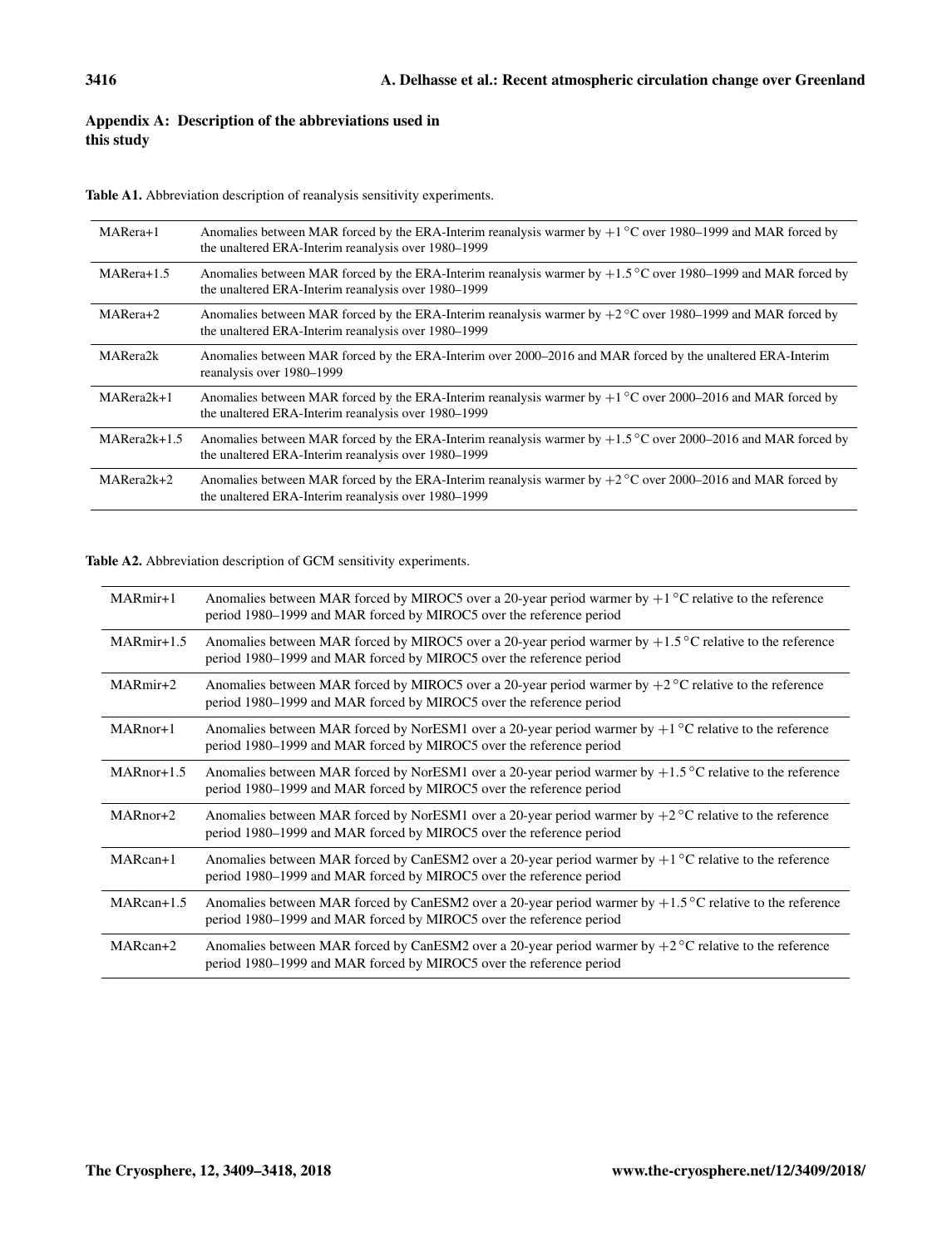### A. Delhasse et al.: Recent atmospheric circulation change over Greenland 3417

*Supplement.* The supplement related to this article is available online at: [https://doi.org/10.5194/tc-12-3409-2018-supplement.](https://doi.org/10.5194/tc-12-3409-2018-supplement)

*Author contributions.* AD and XF conceived the study. AD and XF performed the simulations. AD led the writing of the manuscript. AD, XF, CK and ChA discussed the results. All co-authors revised and contributed to the editing of the manuscript.

*Competing interests.* The authors declare that they have no conflict of interest.

*Acknowledgements.* Computational resources have been provided by the Consortium des Équipements de Calcul Intensif (CÉCI), funded by the Fonds de la Recherche Scientifique de Belgique (F.R.S.FNRS) under grant no. 2.5020.11 and the Tier-1 supercomputer (Zenobe) of the Fédération Wallonie Bruxelles infrastructure funded by the Wallonia region under the grant agreement no. 1117545. Finally, we would like to thank the two anonymous reviewers for their constructive remarks that helped to improve the paper.

Edited by: Marco Tedesco Reviewed by: two anonymous referees

#### References

- <span id="page-8-12"></span>Amory, C., Trouvilliez, A., Gallée, H., Favier, V., Naaim-Bouvet, F., Genthon, C., Agosta, C., Piard, L., and Bellot, H.: Comparison between observed and simulated aeolian snow mass fluxes in Adélie Land, East Antarctica, The Cryosphere, 9, 1373–1383, https://doi.org[/10.5194/tc-9-1373-2015,](https://doi.org/10.5194/tc-9-1373-2015) 2015.
- <span id="page-8-10"></span>Belleflamme, A., Fettweis, X., Lang, C., and Erpicum, M.: Current and future atmospheric circulation at 500 hPa over Greenland simulated by the CMIP3 and CMIP5 global models, Clim. Dynam., 41, 2061–2080, https://doi.org[/10.1007/s00382-012-1538-](https://doi.org/10.1007/s00382-012-1538-2) [2,](https://doi.org/10.1007/s00382-012-1538-2) 2012.
- <span id="page-8-7"></span>Bennartz, R., Shupe, M. D., Turner, D. D., Walden, V. P., Steffen, K., Cox, C. J., Kulie, M. S., Miller, N. B., and Pettersen, C.: July 2012 Greenland melt extent enhanced by low-level liquid clouds, Nature, 496, 83–86, https://doi.org[/10.1038/nature12002,](https://doi.org/10.1038/nature12002) 2013.
- <span id="page-8-6"></span>Bonne, J. L., Steen-Larsen, H. C., Risi, C., Werner, M., Sodemann, H., Lacour, J. L., Fettweis, X., Cesana, G., Delmotte, M., Cattani, O., Vallelonga, P., Kjær, H. A., Clerbaux, C., Sveinbjörnsdóttir, Á. E., and Masson-Delmotte, V.: The summer 2012 Greenland heat wave: In situ and remote sensing observations of water vapor isotopic composition during an atmospheric river event, J. Geophys. Res.-Atmos., 120, 2970–2989, https://doi.org[/10.1002/2014JD022602,](https://doi.org/10.1002/2014JD022602) 2015.
- <span id="page-8-15"></span>Box, J. E., Bromwich, D. H., and Bai, L. S.: Greenland ice sheet surface massbalance 1991-2000: Application of Polar MM5 mesoscale model and in situ data, J. Geophys. Res., 109, D16105, https://doi.org[/10.1029/2003JD004451,](https://doi.org/10.1029/2003JD004451) 2004.
- <span id="page-8-4"></span>Box, J. E., Fettweis, X., Stroeve, J. C., Tedesco, M., Hall, D. K., and Steffen, K.: Greenland ice sheet albedo feedback: thermo-

dynamics and atmospheric drivers, The Cryosphere, 6, 821–839, https://doi.org[/10.5194/tc-6-821-2012,](https://doi.org/10.5194/tc-6-821-2012) 2012.

- <span id="page-8-14"></span>Dee, D. P., Uppala, S. M., Simmons, A. J., Berrisford, P., Poli, P., Kobayashi, S., Andrae, U., Balmaseda, M. A., Balsamo, G., Bauer, P., Bechtold, P., Beljaars, A. C., van de Berg, L., Bidlot, J., Bormann, N., Delsol, C., Dragani, R., Fuentes, M., Geer, A. J., Haimberger, L., Healy, S. B., Hersbach, H., Hólm, E. V., Isaksen, L., Kållberg, P., Köhler, M., Matricardi, M., Mcnally, A. P., Monge-Sanz, B. M., Morcrette, J. J., Park, B. K., Peubey, C., de Rosnay, P., Tavolato, C., Thépaut, J. N., and Vitart, F.: The ERA-Interim reanalysis: Configuration and performance of the data assimilation system, Q. J. Roy. Meteor. Soc., 137, 553–597, https://doi.org[/10.1002/qj.828,](https://doi.org/10.1002/qj.828) 2011.
- <span id="page-8-8"></span>Ettema, J., Van Den Broeke, M. R., Van Meijgaard, E., Van De Berg, W. J., Bamber, J. L., Box, J. E., and Bales, R. C.: Higher surface mass balance of the Greenland ice sheet revealed by high-resolution climate modeling, Geophys. Res. Lett., 36, 4–8, https://doi.org[/10.1029/2009GL038110,](https://doi.org/10.1029/2009GL038110) 2009.
- <span id="page-8-9"></span>Fettweis, X., Tedesco, M., van den Broeke, M., and Ettema, J.: Melting trends over the Greenland ice sheet (1958–2009) from spaceborne microwave data and regional climate models, The Cryosphere, 5, 359–375, https://doi.org[/10.5194/tc-5-359-2011,](https://doi.org/10.5194/tc-5-359-2011) 2011.
- <span id="page-8-0"></span>Fettweis, X., Franco, B., Tedesco, M., van Angelen, J. H., Lenaerts, J. T. M., van den Broeke, M. R., and Gallée, H.: Estimating the Greenland ice sheet surface mass balance contribution to future sea level rise using the regional atmospheric climate model MAR, The Cryosphere, 7, 469–489, https://doi.org[/10.5194/tc-](https://doi.org/10.5194/tc-7-469-2013)[7-469-2013,](https://doi.org/10.5194/tc-7-469-2013) 2013a.
- <span id="page-8-3"></span>Fettweis, X., Hanna, E., Lang, C., Belleflamme, A., Erpicum, M., and Gallée, H.: *Brief communication* "Important role of the midtropospheric atmospheric circulation in the recent surface melt increase over the Greenland ice sheet", The Cryosphere, 7, 241– 248, https://doi.org[/10.5194/tc-7-241-2013,](https://doi.org/10.5194/tc-7-241-2013) 2013b.
- <span id="page-8-2"></span>Fettweis, X., Box, J. E., Agosta, C., Amory, C., Kittel, C., Lang, C., van As, D., Machguth, H., and Gallée, H.: Reconstructions of the 1900–2015 Greenland ice sheet surface mass balance using the regional climate MAR model, The Cryosphere, 11, 1015–1033, https://doi.org[/10.5194/tc-11-1015-2017,](https://doi.org/10.5194/tc-11-1015-2017) 2017.
- <span id="page-8-16"></span>Franco, B., Fettweis, X., and Erpicum, M.: Future projections of the Greenland ice sheet energy balance driving the surface melt, The Cryosphere, 7, 1–18, https://doi.org[/10.5194/tc-7-1-2013,](https://doi.org/10.5194/tc-7-1-2013) 2013.
- <span id="page-8-13"></span>Gallée, H., Preunkert, S., Argentini, S., Frey, M. M., Genthon, C., Jourdain, B., Pietroni, I., Casasanta, G., Barral, H., Vignon, E., Amory, C., and Legrand, M.: Characterization of the boundary layer at Dome C (East Antarctica) during the OPALE summer campaign, Atmos. Chem. Phys., 15, 6225– 6236, https://doi.org[/10.5194/acp-15-6225-2015,](https://doi.org/10.5194/acp-15-6225-2015) 2015.
- <span id="page-8-1"></span>Hanna, E., Fettweis, X., Mernild, S. H., Cappelen, J., Ribergaard, M. H., Shuman, C. A., Steffen, K., Wood, L., and Mote, T. L.: Atmospheric and oceanic climate forcing of the exceptional Greenland ice sheet surface melt in summer 2012, Int. J. Climatol., 34, 1022–1037, https://doi.org[/10.1002/joc.3743,](https://doi.org/10.1002/joc.3743) 2014.
- <span id="page-8-11"></span>Hanna, E., Fettweis, X., and Hall, R. J.: Recent changes in summer Greenland blocking captured by none of the CMIP5 models, The Cryosphere Discuss., https://doi.org[/10.5194/tc-2018-91,](https://doi.org/10.5194/tc-2018-91) in review, 2018.
- <span id="page-8-5"></span>Hofer, S., Tedstone, A. J., Fettweis, X., and Bamber, J. L.: Decreasing cloud cover drives the recent mass loss on